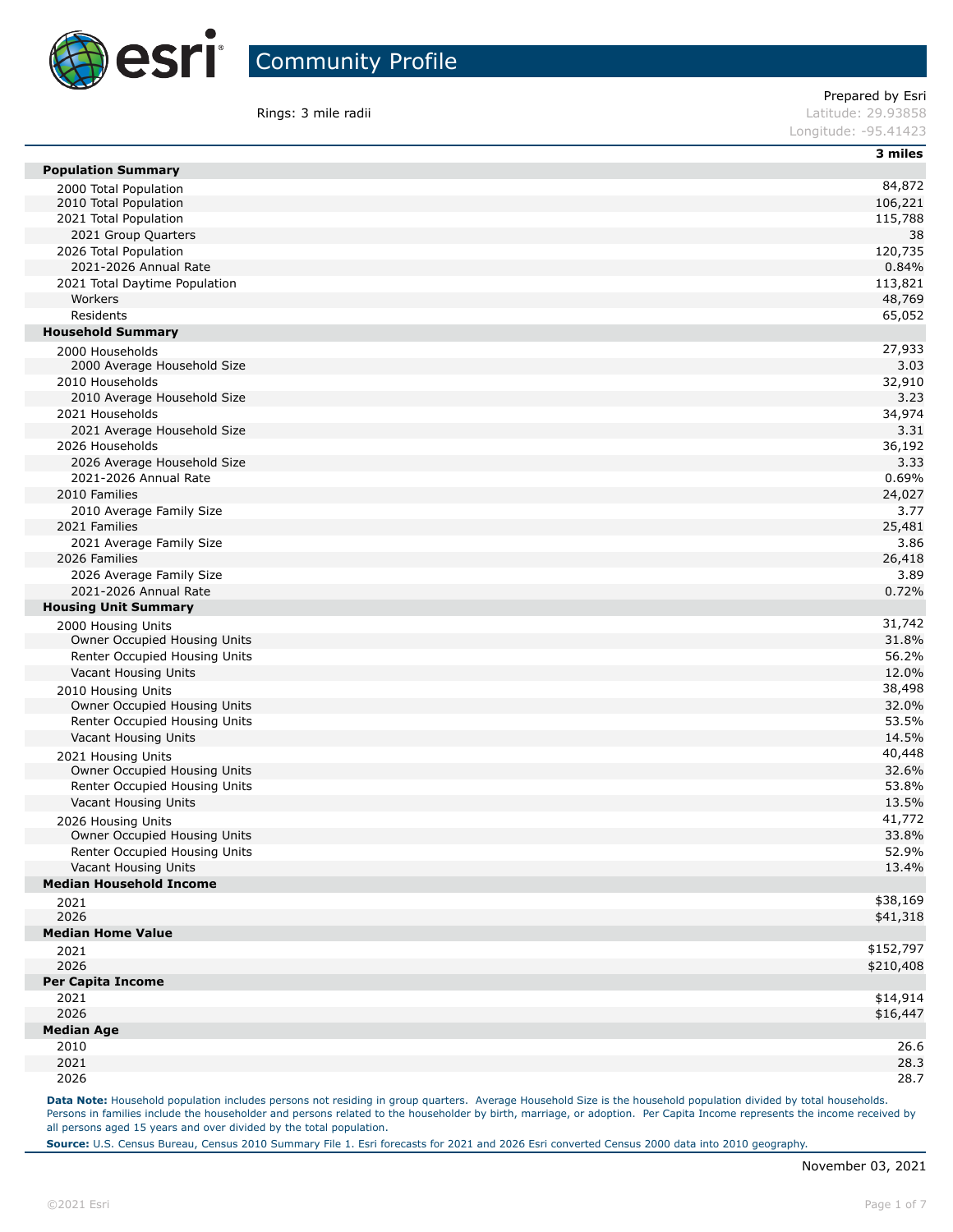

11947 North Fwy, Houston, Texas, 77060 example and the example of the Prepared by Esri **Rings: 3 mile radii Contract Contract Contract Contract Contract Contract Contract Contract Contract Contract Contract Contract Contract Contract Contract Contract Contract Contract Contract Contract Contract Contract C** 

Longitude: -95.41423

|  | шы |
|--|----|

| 2021 Households by Income                  |              |
|--------------------------------------------|--------------|
| Household Income Base                      | 34,974       |
| $<$ \$15,000                               | 13.1%        |
| $$15,000 - $24,999$                        | 17.1%        |
| \$25,000 - \$34,999                        | 15.2%        |
| \$35,000 - \$49,999                        | 16.4%        |
| \$50,000 - \$74,999                        | 18.8%        |
| \$75,000 - \$99,999                        | 9.9%         |
| $$100,000 - $149,999$                      | 6.9%         |
| \$150,000 - \$199,999                      | 1.9%         |
| \$200,000+                                 | 0.6%         |
| Average Household Income                   | \$49,568     |
| 2026 Households by Income                  |              |
| Household Income Base                      | 36,192       |
| $<$ \$15,000                               | 11.5%        |
| \$15,000 - \$24,999                        | 15.4%        |
| \$25,000 - \$34,999                        | 14.7%        |
| \$35,000 - \$49,999                        | 16.3%        |
| \$50,000 - \$74,999                        | 19.7%        |
| \$75,000 - \$99,999                        | 10.8%        |
| $$100,000 - $149,999$                      | 8.3%         |
| \$150,000 - \$199,999                      | 2.5%         |
| \$200,000+                                 | 0.7%         |
| Average Household Income                   | \$55,078     |
| 2021 Owner Occupied Housing Units by Value |              |
| Total                                      | 13,167       |
| $<$ \$50,000                               | 4.3%         |
| \$50,000 - \$99,999                        | 11.9%        |
| $$100,000 - $149,999$                      | 32.1%        |
| \$150,000 - \$199,999                      | 32.2%        |
| \$200,000 - \$249,999                      | 7.7%         |
|                                            | 2.6%         |
| \$250,000 - \$299,999                      |              |
| \$300,000 - \$399,999                      | 3.8%         |
| \$400,000 - \$499,999                      | 0.6%<br>3.5% |
| \$500,000 - \$749,999                      |              |
| \$750,000 - \$999,999                      | 0.9%         |
| \$1,000,000 - \$1,499,999                  | 0.2%         |
| \$1,500,000 - \$1,999,999                  | 0.0%<br>0.2% |
| \$2,000,000 +                              |              |
| Average Home Value                         | \$184,531    |
| 2026 Owner Occupied Housing Units by Value |              |
| Total                                      | 14,067       |
| $<$ \$50,000                               | 0.8%         |
| \$50,000 - \$99,999                        | 2.6%         |
| $$100,000 - $149,999$                      | 12.2%        |
| \$150,000 - \$199,999                      | 30.2%        |
| \$200,000 - \$249,999                      | 19.6%        |
| \$250,000 - \$299,999                      | 9.5%         |
| \$300,000 - \$399,999                      | 7.0%         |
| \$400,000 - \$499,999                      | 3.2%         |
| \$500,000 - \$749,999                      | 10.7%        |
| \$750,000 - \$999,999                      | 2.7%         |
| \$1,000,000 - \$1,499,999                  | 0.6%         |
| \$1,500,000 - \$1,999,999                  | 0.0%         |
| $$2,000,000 +$                             | 0.9%         |
| Average Home Value                         | \$296,508    |

Data Note: Income represents the preceding year, expressed in current dollars. Household income includes wage and salary earnings, interest dividends, net rents, pensions, SSI and welfare payments, child support, and alimony.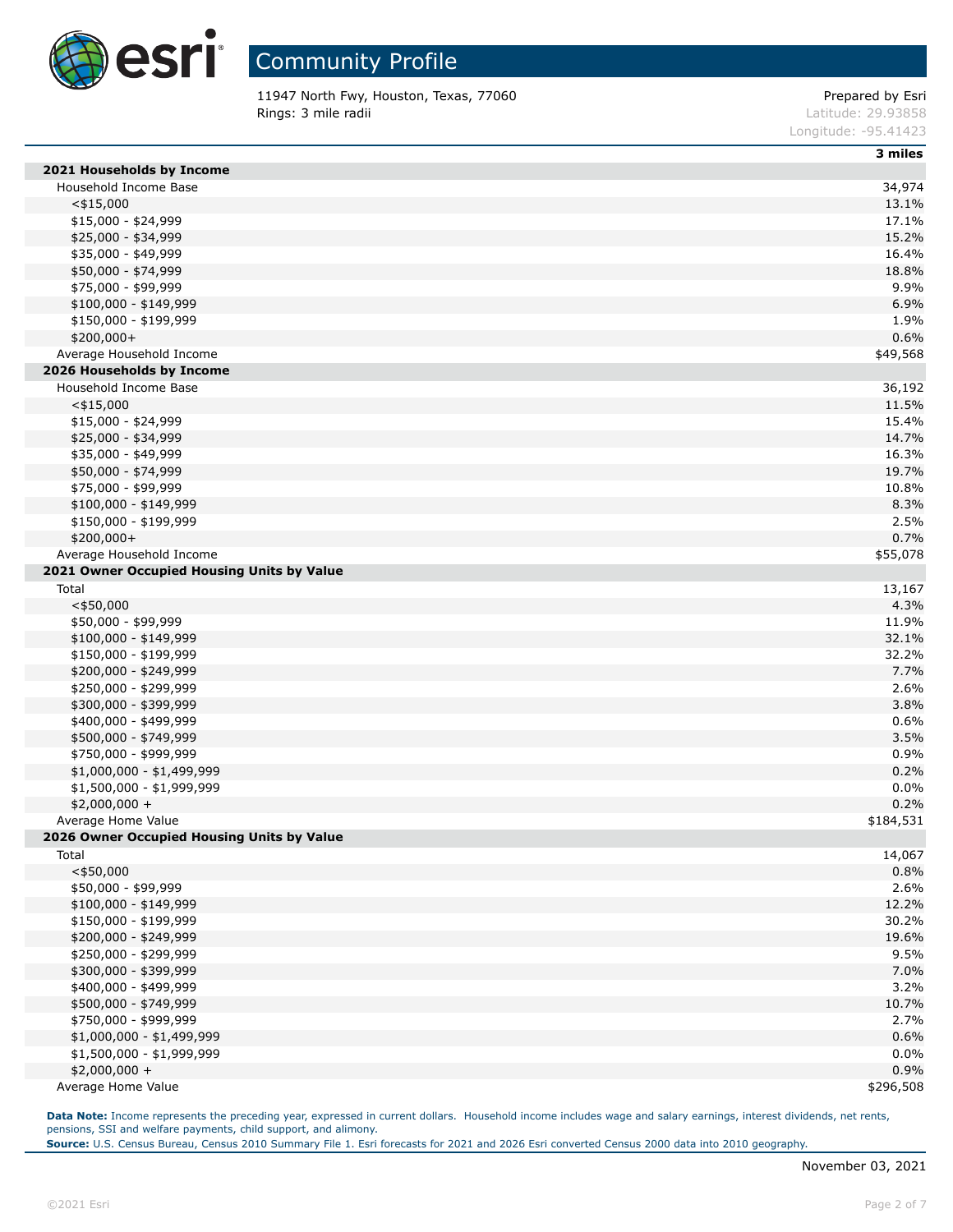

11947 North Fwy, Houston, Texas, 77060 **Prepared by Esri** Prepared by Esri **Rings: 3 mile radii Contract Contract Contract Contract Contract Contract Contract Contract Contract Contract Contract Contract Contract Contract Contract Contract Contract Contract Contract Contract Contract Contract C** 

Longitude: -95.41423

|                        | 3 miles |
|------------------------|---------|
| 2010 Population by Age |         |
| Total                  | 106,220 |
| $0 - 4$                | 11.2%   |
| $5 - 9$                | 9.7%    |
| $10 - 14$              | 8.4%    |
| $15 - 24$              | 17.7%   |
| $25 - 34$              | 18.4%   |
| $35 - 44$              | 14.0%   |
| $45 - 54$              | 10.6%   |
| $55 - 64$              | 6.2%    |
| $65 - 74$              | 2.5%    |
| 75 - 84                | 1.0%    |
| $85 +$                 | 0.2%    |
| $18 +$                 | 65.7%   |
| 2021 Population by Age |         |
| Total                  | 115,786 |
| $0 - 4$                | 10.0%   |
| $5 - 9$                | 9.3%    |
| $10 - 14$              | 8.2%    |
| $15 - 24$              | 15.8%   |
| $25 - 34$              | 18.9%   |
| $35 - 44$              | 13.9%   |
| $45 - 54$              | 10.0%   |
| $55 - 64$              | 7.7%    |
| $65 - 74$              | 4.4%    |
| 75 - 84                | 1.4%    |
| $85 +$                 | 0.3%    |
| $18 +$                 | 68.0%   |
| 2026 Population by Age |         |
| Total                  | 120,736 |
| $0 - 4$                | 10.1%   |
| $5 - 9$                | 9.1%    |
| $10 - 14$              | 8.3%    |
| $15 - 24$              | 15.8%   |
| $25 - 34$              | 17.9%   |
| $35 - 44$              | 14.6%   |
| $45 - 54$              | 9.9%    |
| $55 - 64$              | 7.4%    |
| $65 - 74$              | 4.7%    |
| $75 - 84$              | 1.8%    |
| $85 +$                 | 0.4%    |
| $18 +$                 | 68.0%   |
| 2010 Population by Sex |         |
| Males                  | 53,315  |
| Females                | 52,906  |
| 2021 Population by Sex |         |
| Males                  | 58,236  |
| Females                | 57,552  |
| 2026 Population by Sex |         |
| Males                  | 60,621  |
| Females                | 60,114  |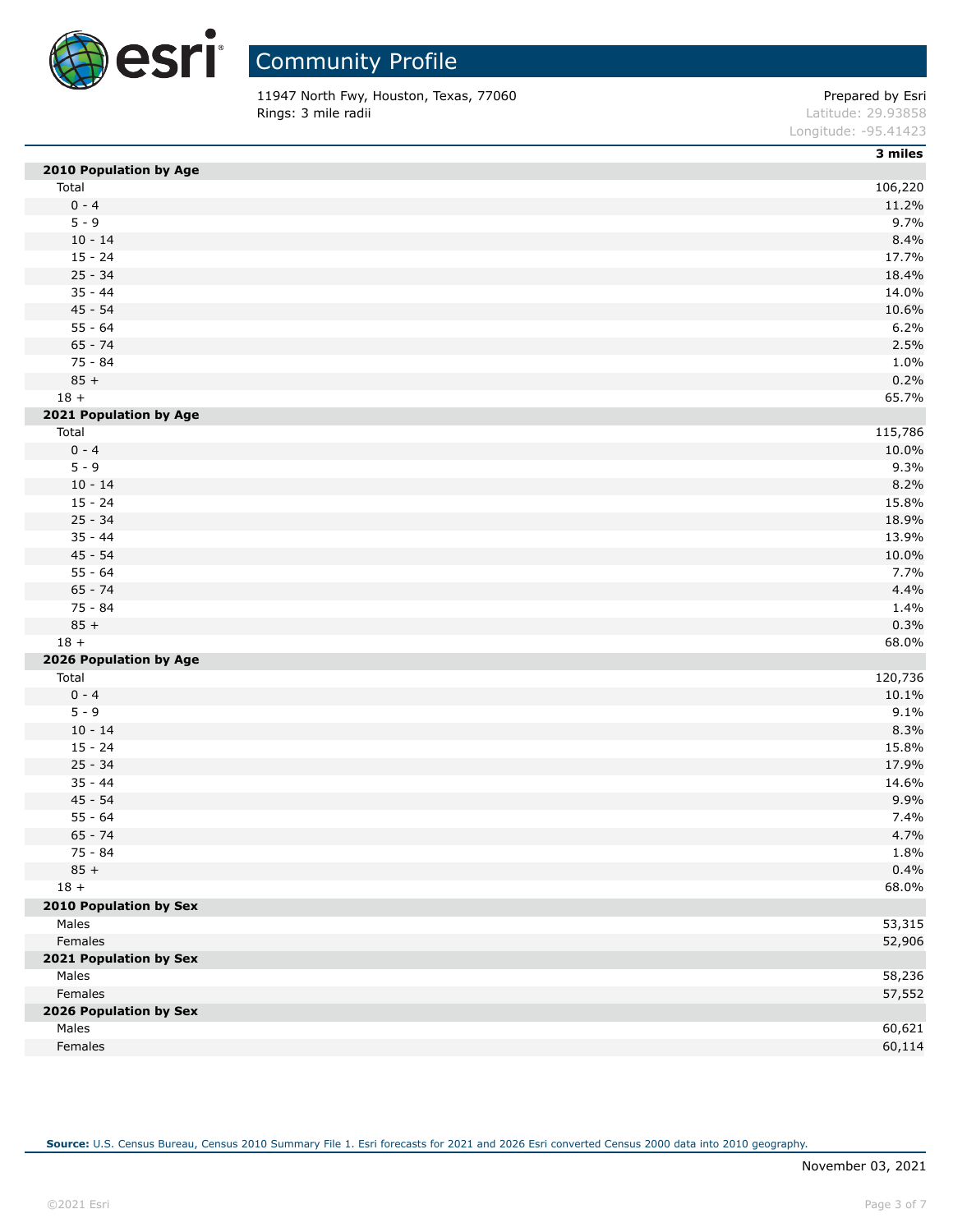

11947 North Fwy, Houston, Texas, 77060 Prepared by Esri Prepared by Esri Prepared by Esri Prepared by Esri Prepared by Esri Prepared by Esri Prepared by Esri Prepared by Esri Prepared by Esri Prepared by Esri Prepared by E Rings: 3 mile radii

|                      | 3 miles           |
|----------------------|-------------------|
| Longitude: -95.41423 |                   |
|                      | LAULUUT, ZJ.JJOJO |

| 2010 Population by Race/Ethnicity                  |         |
|----------------------------------------------------|---------|
| Total                                              | 106,222 |
| White Alone                                        | 38.3%   |
| <b>Black Alone</b>                                 | 29.7%   |
| American Indian Alone                              | 0.9%    |
| Asian Alone                                        | 3.2%    |
| Pacific Islander Alone                             | 0.1%    |
| Some Other Race Alone                              | 23.9%   |
| Two or More Races                                  | 3.9%    |
| Hispanic Origin                                    | 60.8%   |
| Diversity Index                                    | 87.7    |
| 2021 Population by Race/Ethnicity                  |         |
| Total                                              | 115,789 |
| White Alone                                        | 36.9%   |
| <b>Black Alone</b>                                 | 29.5%   |
| American Indian Alone                              | 0.8%    |
| Asian Alone                                        | 3.4%    |
| Pacific Islander Alone                             | 0.1%    |
| Some Other Race Alone                              | 25.3%   |
| Two or More Races                                  | 4.1%    |
| Hispanic Origin                                    | 62.8%   |
| Diversity Index                                    | 88.1    |
| 2026 Population by Race/Ethnicity                  |         |
| Total                                              | 120,735 |
| White Alone                                        | 37.1%   |
| <b>Black Alone</b>                                 | 29.0%   |
| American Indian Alone                              | 0.8%    |
| Asian Alone                                        | 3.5%    |
| Pacific Islander Alone                             | 0.1%    |
| Some Other Race Alone                              | 25.4%   |
| Two or More Races                                  | 4.1%    |
| Hispanic Origin                                    | 64.0%   |
| Diversity Index                                    | 88.0    |
| 2010 Population by Relationship and Household Type |         |
| Total                                              | 106,220 |
| In Households                                      | 100.0%  |
| In Family Households                               | 89.2%   |
| Householder                                        | 22.6%   |
| Spouse                                             | 12.8%   |
| Child                                              | 41.1%   |
| Other relative                                     | 8.8%    |
| Nonrelative                                        | 3.9%    |
| In Nonfamily Households                            | 10.8%   |
| In Group Quarters                                  | 0.0%    |
| Institutionalized Population                       | 0.0%    |
| Noninstitutionalized Population                    | 0.0%    |

Data Note: Persons of Hispanic Origin may be of any race. The Diversity Index measures the probability that two people from the same area will be from different race/ ethnic groups. **Source:** U.S. Census Bureau, Census 2010 Summary File 1. Esri forecasts for 2021 and 2026 Esri converted Census 2000 data into 2010 geography.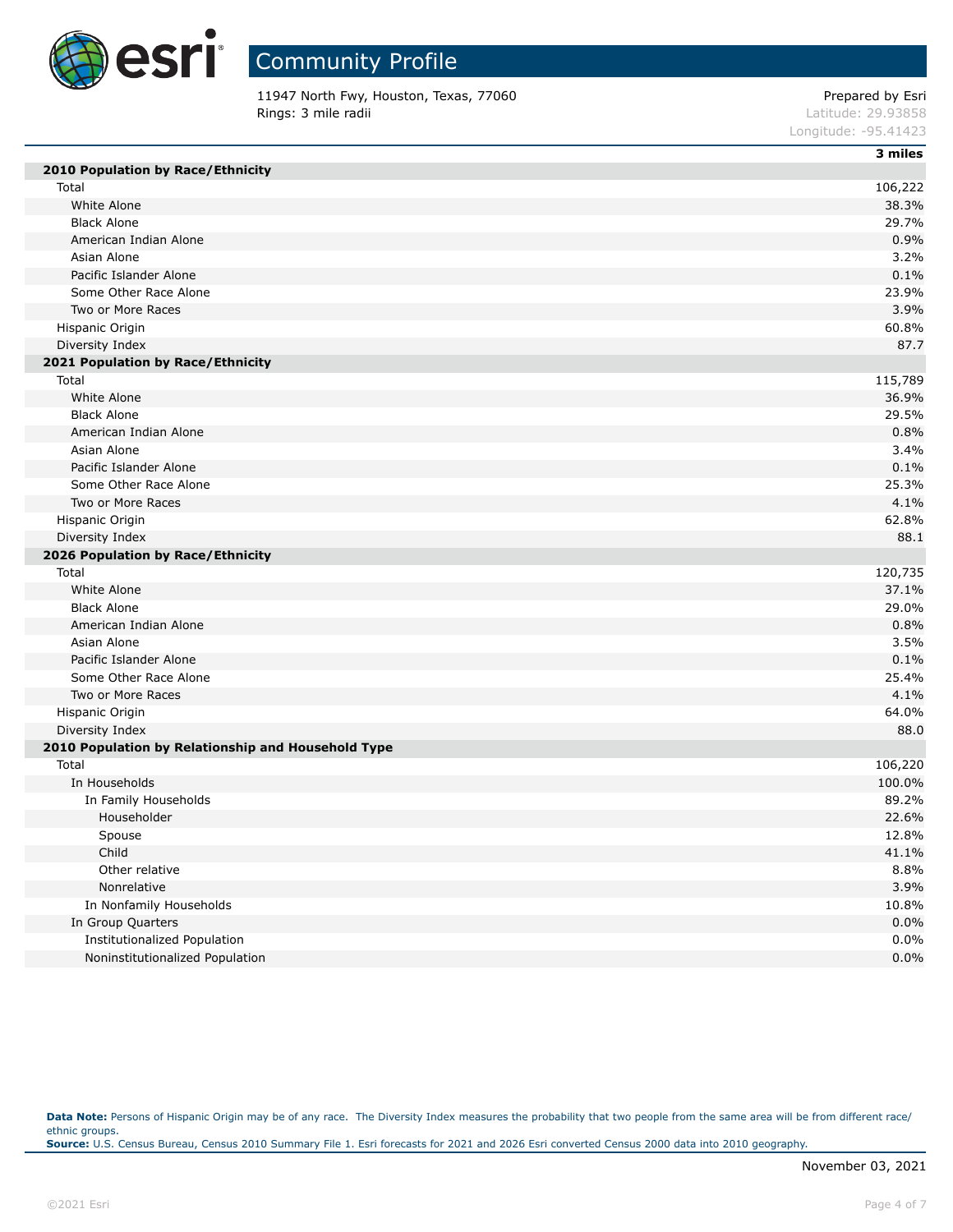

# Community Profile

11947 North Fwy, Houston, Texas, 77060 **Prepared by Esri** Prepared by Esri **Rings: 3 mile radii Contract Contract Contract Contract Contract Contract Contract Contract Contract Contract Contract Contract Contract Contract Contract Contract Contract Contract Contract Contract Contract Contract C** 

Longitude: -95.41423

| 2021 Population 25+ by Educational Attainment | 3 miles |
|-----------------------------------------------|---------|
| Total                                         | 65,603  |
| Less than 9th Grade                           | 17.7%   |
| 9th - 12th Grade, No Diploma                  | 15.4%   |
| High School Graduate                          | 27.1%   |
| GED/Alternative Credential                    | 3.9%    |
| Some College, No Degree                       | 20.1%   |
| Associate Degree                              | 6.2%    |
| Bachelor's Degree                             | 7.1%    |
| Graduate/Professional Degree                  | 2.5%    |
| 2021 Population 15+ by Marital Status         |         |
| Total                                         | 83,918  |
| <b>Never Married</b>                          | 46.0%   |
| Married                                       | 42.1%   |
| Widowed                                       | 2.8%    |
| Divorced                                      | 9.1%    |
| 2021 Civilian Population 16+ in Labor Force   |         |
| Civilian Population 16+                       | 56,037  |
| Population 16+ Employed                       | 92.0%   |
| Population 16+ Unemployment rate              | 8.0%    |
| Population 16-24 Employed                     | 15.8%   |
| Population 16-24 Unemployment rate            | 10.8%   |
| Population 25-54 Employed                     | 69.8%   |
| Population 25-54 Unemployment rate            | 8.2%    |
| Population 55-64 Employed                     | 11.4%   |
| Population 55-64 Unemployment rate            | 2.9%    |
| Population 65+ Employed                       | 3.0%    |
| Population 65+ Unemployment rate              | 6.8%    |
| 2021 Employed Population 16+ by Industry      |         |
| Total                                         | 51,560  |
| Agriculture/Mining                            | 1.3%    |
| Construction                                  | 18.1%   |
| Manufacturing                                 | 9.4%    |
| Wholesale Trade                               | 3.0%    |
| Retail Trade                                  | 12.3%   |
| Transportation/Utilities                      | 10.3%   |
| Information                                   | 0.9%    |
| Finance/Insurance/Real Estate                 | 4.3%    |
| Services                                      | 38.1%   |
| <b>Public Administration</b>                  | 2.2%    |
| 2021 Employed Population 16+ by Occupation    |         |
| Total                                         | 51,560  |
| White Collar                                  | 37.2%   |
| Management/Business/Financial                 | 6.9%    |
| Professional                                  | 10.1%   |
| Sales                                         | 8.5%    |
| Administrative Support                        | 11.6%   |
| Services                                      | 20.3%   |
| <b>Blue Collar</b>                            | 42.6%   |
| Farming/Forestry/Fishing                      | 0.2%    |
| Construction/Extraction                       | 16.0%   |
| Installation/Maintenance/Repair               | 3.8%    |
| Production                                    | 8.2%    |
| Transportation/Material Moving                | 14.4%   |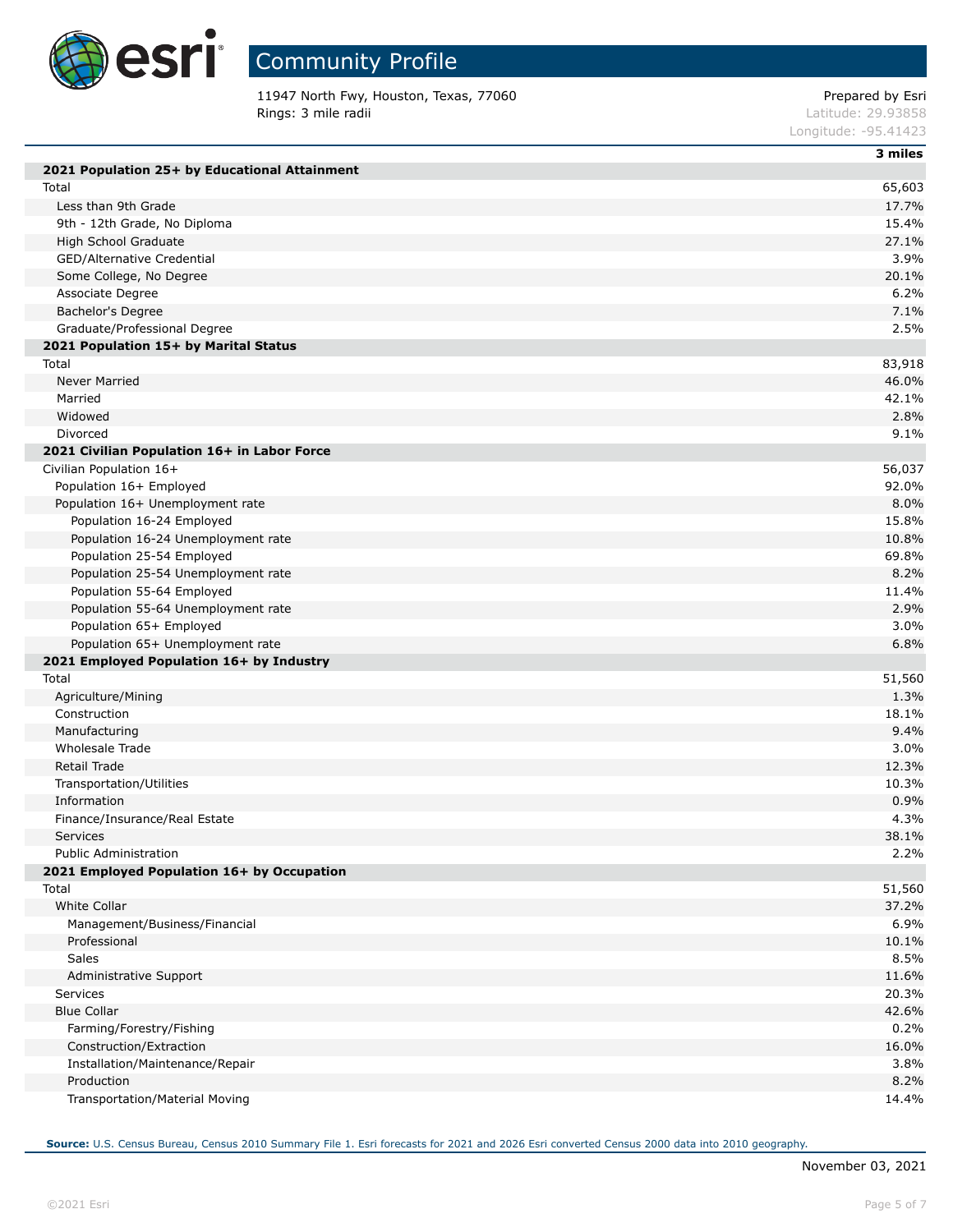

11947 North Fwy, Houston, Texas, 77060 example and the example of the Prepared by Esri **Rings: 3 mile radii Contract Contract Contract Contract Contract Contract Contract Contract Contract Contract Contract Contract Contract Contract Contract Contract Contract Contract Contract Contract Contract Contract C** 

Longitude: -95.41423

|  | <br>ш |  |
|--|-------|--|

| 2010 Households by Type                       |         |
|-----------------------------------------------|---------|
| Total                                         | 32,909  |
| Households with 1 Person                      | 21.3%   |
| Households with 2+ People                     | 78.7%   |
| Family Households                             | 73.0%   |
| Husband-wife Families                         | 41.4%   |
| With Related Children                         | 28.6%   |
| Other Family (No Spouse Present)              | 31.6%   |
| Other Family with Male Householder            | 8.8%    |
| With Related Children                         | 5.5%    |
| Other Family with Female Householder          | 22.8%   |
| With Related Children                         | 17.9%   |
| Nonfamily Households                          | 5.7%    |
|                                               |         |
| All Households with Children                  | 52.6%   |
|                                               |         |
| Multigenerational Households                  | 8.6%    |
| Unmarried Partner Households                  | 8.9%    |
| Male-female                                   | 8.2%    |
| Same-sex                                      | 0.7%    |
| 2010 Households by Size                       |         |
| Total                                         | 32,911  |
| 1 Person Household                            | 21.3%   |
| 2 Person Household                            | 21.1%   |
| 3 Person Household                            | 17.4%   |
| 4 Person Household                            | 16.7%   |
| 5 Person Household                            | 11.6%   |
| 6 Person Household                            | 6.0%    |
| 7 + Person Household                          | 5.8%    |
| 2010 Households by Tenure and Mortgage Status |         |
| Total                                         | 32,910  |
| Owner Occupied                                | 37.4%   |
| Owned with a Mortgage/Loan                    | 28.2%   |
| Owned Free and Clear                          | 9.2%    |
| Renter Occupied                               | 62.6%   |
| 2021 Affordability, Mortgage and Wealth       |         |
| Housing Affordability Index                   | 118     |
| Percent of Income for Mortgage                | 16.8%   |
| Wealth Index                                  | 34      |
| 2010 Housing Units By Urban/ Rural Status     |         |
| <b>Total Housing Units</b>                    | 38,498  |
| Housing Units Inside Urbanized Area           | 100.0%  |
| Housing Units Inside Urbanized Cluster        | 0.0%    |
| Rural Housing Units                           | 0.0%    |
| 2010 Population By Urban/ Rural Status        |         |
| <b>Total Population</b>                       | 106,221 |
| Population Inside Urbanized Area              | 100.0%  |
| Population Inside Urbanized Cluster           | 0.0%    |
| Rural Population                              | 0.0%    |

Data Note: Households with children include any households with people under age 18, related or not. Multigenerational households are families with 3 or more parentchild relationships. Unmarried partner households are usually classified as nonfamily households unless there is another member of the household related to the householder. Multigenerational and unmarried partner households are reported only to the tract level. Esri estimated block group data, which is used to estimate polygons or non-standard geography.